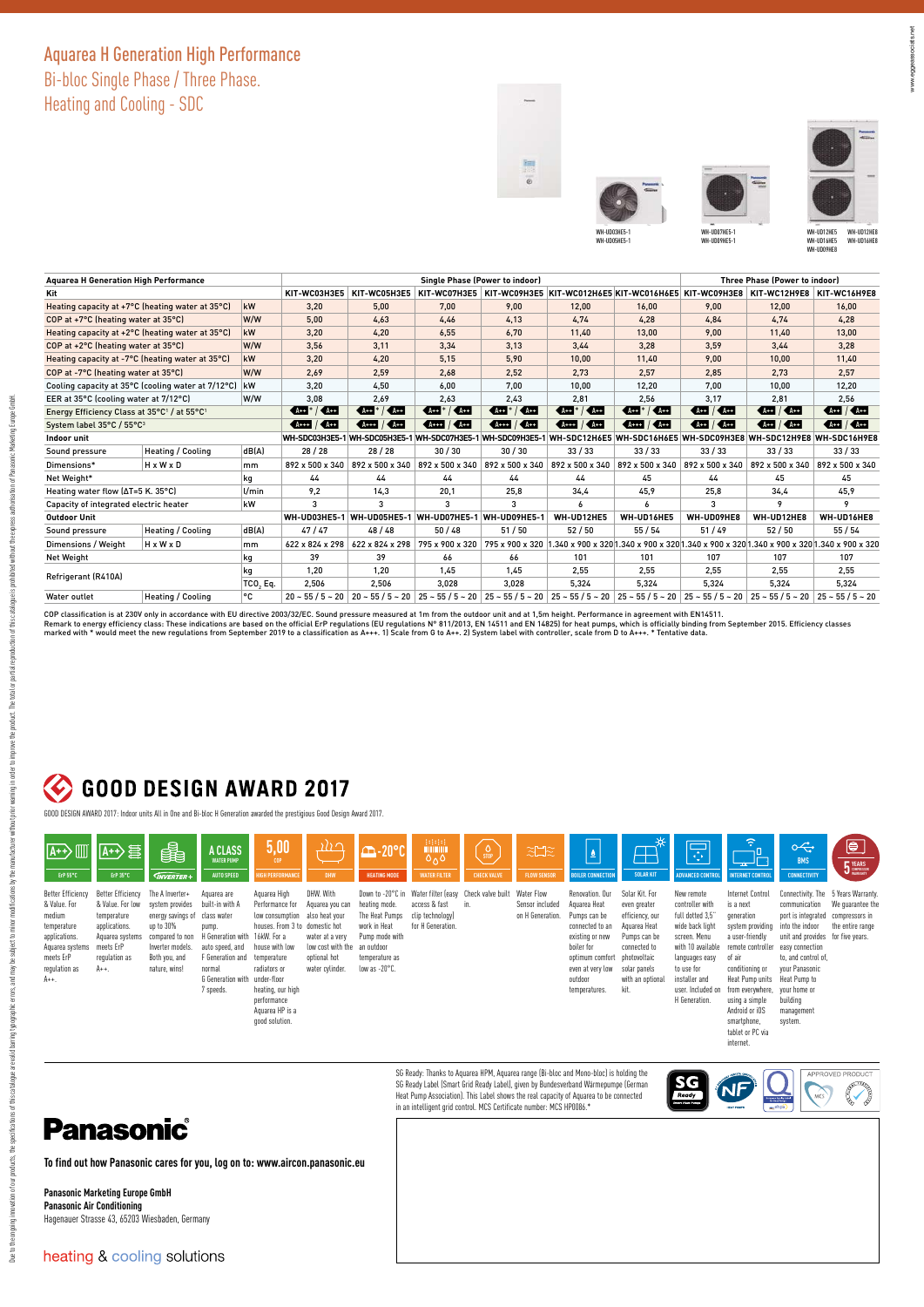# **Panasonic**

Panasonic



## **AQUAREA BI-BLOC HIGH PERFORMANCE HEAT PUMP**

A highly efficient system for new installation and low consumption homes





heating & cooling solutions







AQUAREA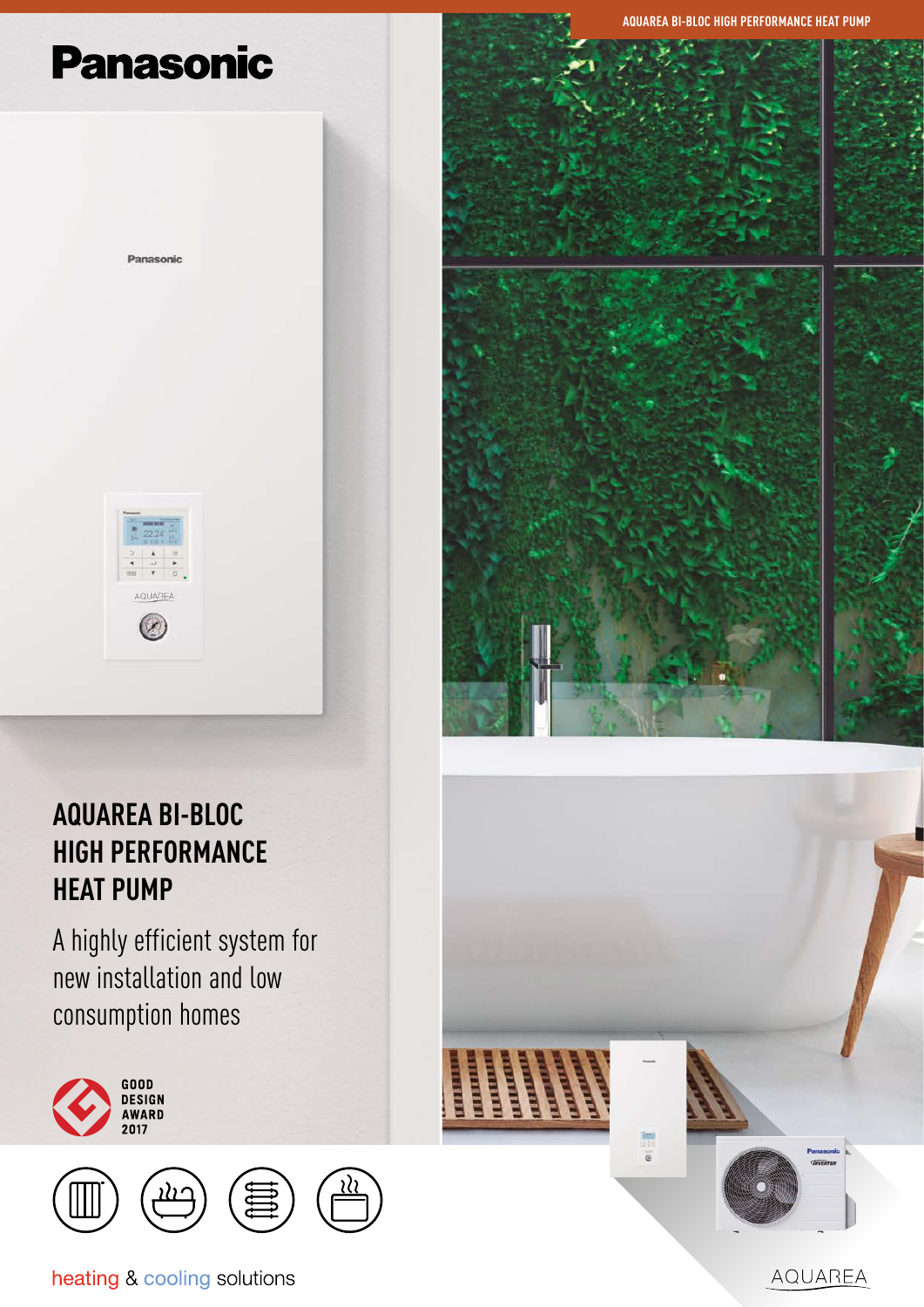# THE PEAK OF COMFORT, EFFICIENCY AND LOW ENERGY COSTS

### **4 reasons why Aquarea is an ideal solution for your home**

#### **Wide range to suit all homes**

**1 2** Aquarea is an innovative low-energy system, designed to provide ideal temperatures and hot water in the home, even with extreme outdoor temperatures. It is highly reliable thanks to the quality of all components, including the compressor, developed and manufactured by Panasonic. With many units to choose from, the Aquarea Range offers a very wide choice to ensure the most appropriate choice for your home - whatever the size.

#### **Heat Pump, 80% of energy for free**

Based on Air to Water heat pump technology, Aquarea is highly efficient and environmentally friendly. It captures heat energy from the ambient air and transfers it to heat the water needed to warm your home, for domestic hot water and even to cool the house if wished. In this way, up to 80% of the heat energy required is taken from the ambient air - even in extremely low temperatures.

#### Aquarea supplies energy efficient hot water for radiators and underfloor heating systems, as well as domestic hot water.





\* Rating conditions: Heating: Inside air temperature: 20°C Dry Bulb / Outside air temperature: 7°C Dry Bulb / 6°C Wet Bulb. Conditions : Water input temperature: 30°C Water output temperature: 35°C